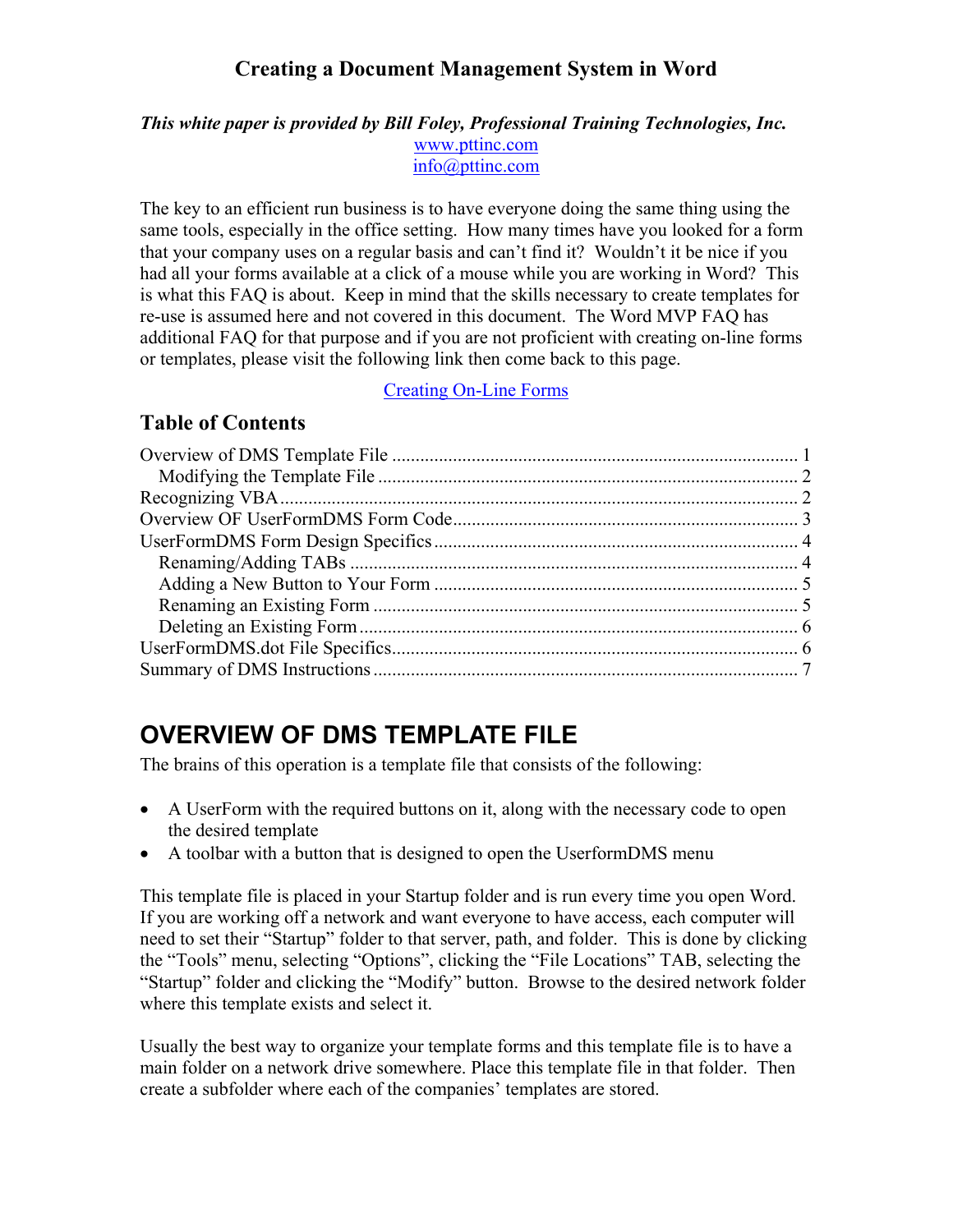#### <span id="page-1-0"></span>**Modifying the Template File**

When you are ready to modify the provided template file, or need to revise your existing one, you will need to open Word, click "File", "Open", browse to the folder where this template file is located, and select it. Keep in mind that you will see nothing but a blank screen since this template merely consists of the tools necessary to access your forms. The sections below will describe how to change this template to meet your needs as you create more template forms.

# **RECOGNIZING VBA**

The first step to creating this Document Management System (DMS) is to recognize the VBE Window screen, which is accessed by pressing ALT+F11 with Word open. Keep in mind that this will not teach you to be programmers, just how to maintain the DMS System.



Each VBA Project (or file) you have open is visible in the top right screen. The bottom left screen is the Properties Window showing the properties of the object selected in the Projects Window. These two windows can be accessed by clicking the "View" menu.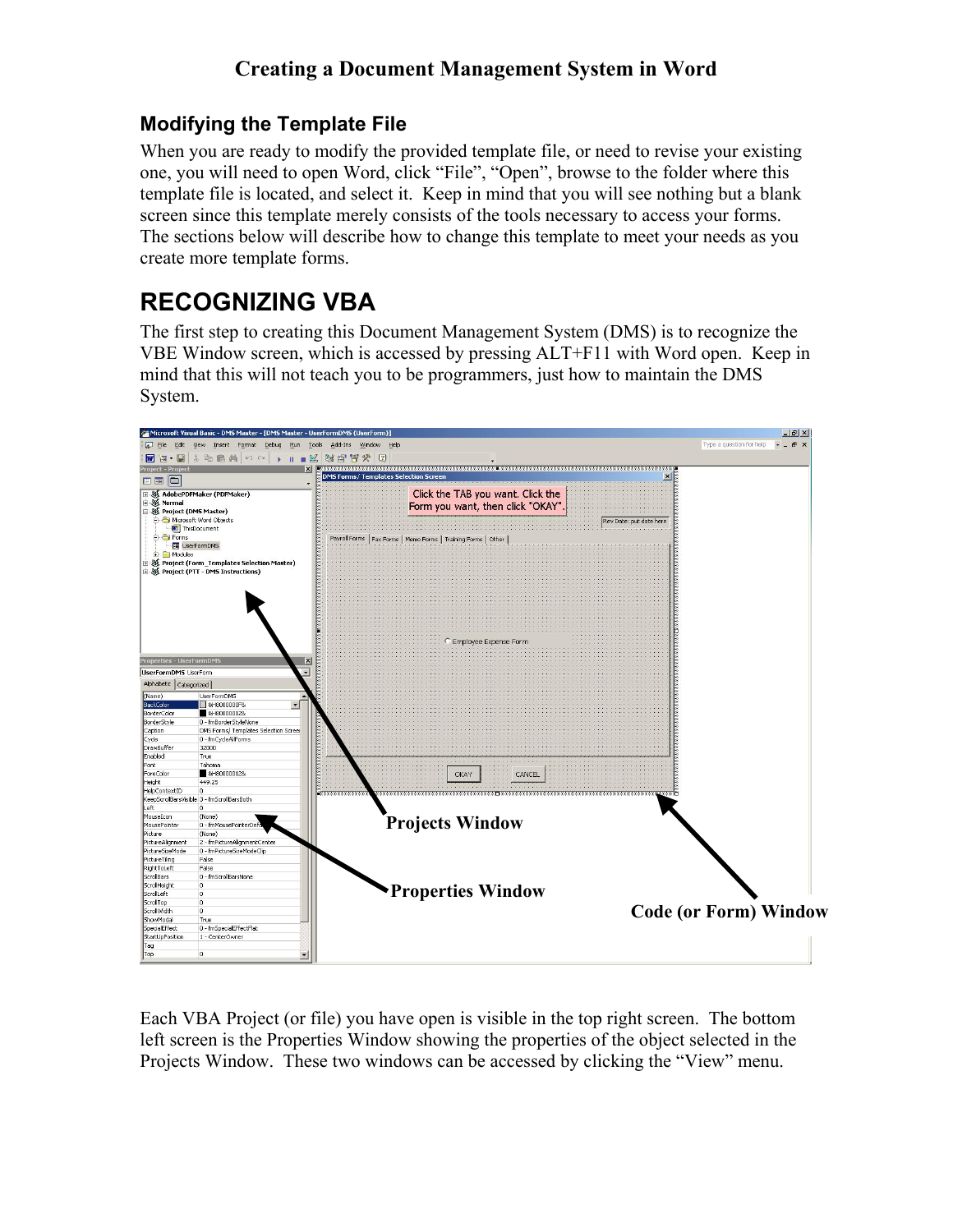<span id="page-2-0"></span>Basically the **UserFormDMS** form is a multi-tab form with an **OKAY** button at the bottom used to open the selected form/template. The **Cancel** button merely closes the form.

## **OVERVIEW OF UserFormDMS FORM CODE**

The main code being run is tied to the **OKAY** button. Below is a listing of the code and a brief explanation of how it operates.

```
Private Sub CmdOpenUserFormDMS_Click() 
Dim oCheck As MSForms.Control 
Dim x As Long 
For x = 1 To 5
```

```
Set oCheck = Me.Controls("OptButton" \& x)
   If oCheck.Value = True Then 
     Documents.Add Template:= _ 
        "D:\Stuff\Web Page Stuff\" & oCheck.Caption, _ 
        NewTemplate:=False 
   End If 
Next x 
Unload UserFormDMS 
End Sub
```
The first line of the code is the name of the macro. Every macro starts with a "Sub" and ends with an "End Sub". The lines in between are the real code.

Basically this code declares a variable "oCheck" for all of the option buttons (radio buttons) on the form. This sample only has one button on each TAB (total of 5), but you can have as many as you can fit. The next line declares a variable for the total number of buttons (in this case 5).

The next set of lines (from the "For  $x = 1$  to 5" through "Next x" looks to see which button was clicked. Based on the property name of the button, it goes to the desired folder (could be a network folder) and opens the file that has the same name as the caption property of that button. This brings to light a very important part - *The caption property of each button MUST be exactly the same as the file name!* That is why it is a good idea to give a reasonable descriptive name of your file (one long enough to make sense, but not too long that the caption property is too big for the form). In the example above, "OptButton1" on the first TAB has a Caption property of "Employee Expense Form". The actual file name in the respective folder is "Employee Expense Form.dot". Keep in mind that this code is designed to create a new document from an existing template. It is NOT designed to open documents. We will visit some of these Form design specifics below.

The last thing the code does is to unload (or close out) the UserFormDMS. We will show you later how easy it will be to access this form by putting a button on a toolbar that is accessed every time you open Word.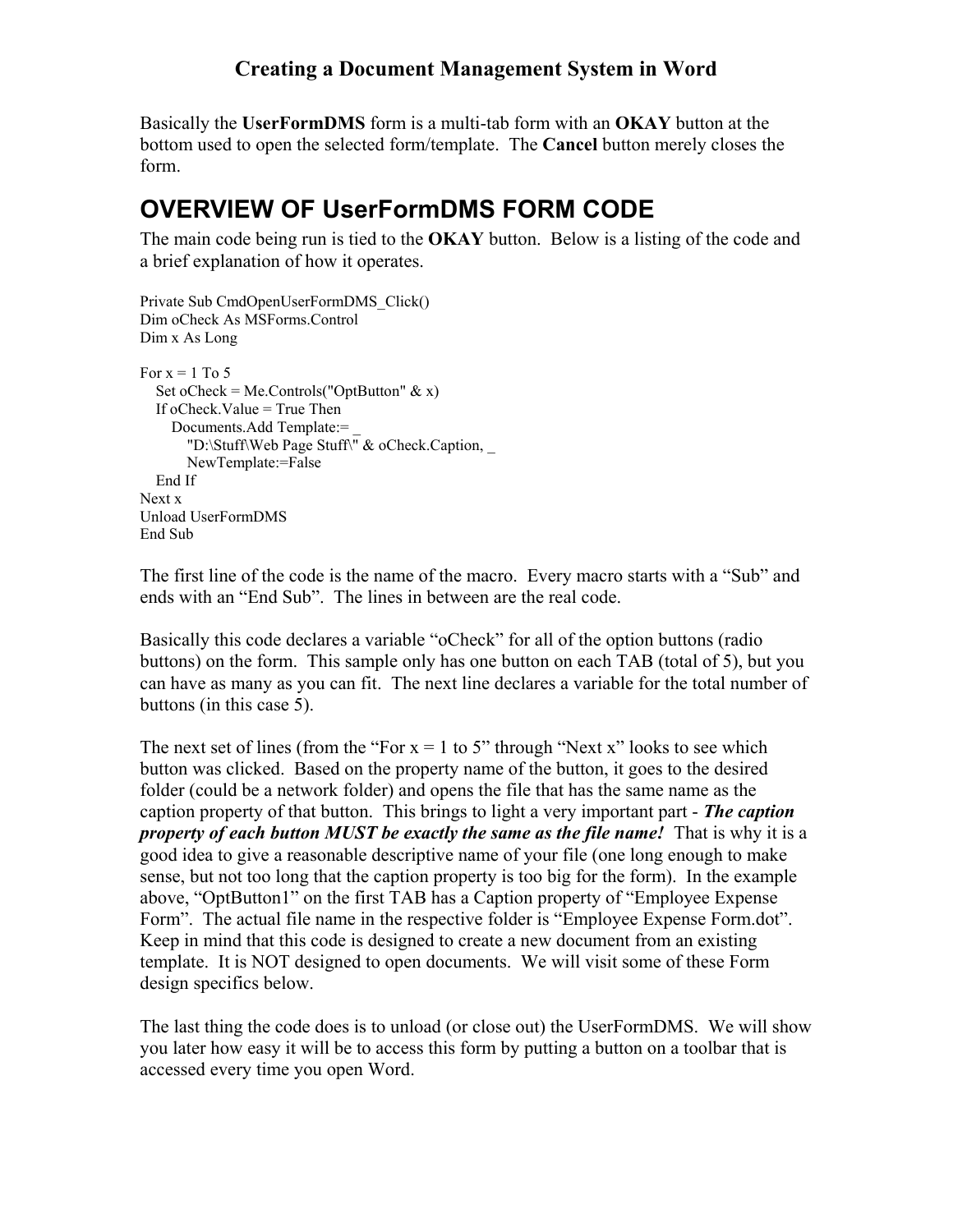<span id="page-3-0"></span>Even though the code might look somewhat confusing, all you will need to do to modify the code to fit your specific needs are:

- Change the "5" in the "For  $x = 1$  to 5" to the number of option buttons (forms) you will have.
- Change the path ("D:\Stuff\Web Page Stuff\") to the path of the templates you are using.

The only other thing you need to do is to create new option buttons on the desired TAB. This next section will provide those instructions.

# **UserFormDMS FORM DESIGN SPECIFICS**

Before we get into adding new objects to our form, let's review the VBE window for a specific object. The figure below shows the Properties Window of the option button on the first TAB.

| <b>Properties - OptButton1</b> |                                  | $\times$ |
|--------------------------------|----------------------------------|----------|
| OptButton1 OptionButton        |                                  |          |
| Alphabetic   Categorized       |                                  |          |
| (Name)                         | OptButton1                       |          |
| Accelerator                    |                                  |          |
| Alignment                      | 1 - fmAlignmentRight             |          |
| AutoSize                       | False                            |          |
| <b>BackColor</b>               | <b>□ 8H8000000F&amp;</b>         |          |
| BackStyle                      | 1 - fmBackStyleOpaque            |          |
| Caption                        | Employee Expense Form            |          |
| ControlSource                  |                                  |          |
| ControlTipText                 |                                  |          |
| Enabled                        | True                             |          |
| Font                           | Tahoma                           |          |
| ForeColor                      | 8H800000128                      |          |
| GroupName                      |                                  |          |
| Height                         | 18                               |          |
| HelpContextID 0                |                                  |          |
| Left                           | 162                              |          |
| Locked                         | False                            |          |
| MouseIcon                      | (None)                           |          |
| MousePointer                   | 0 - fmMousePointerDefault        |          |
| Picture                        | (None)                           |          |
| <b>PicturePosition</b>         | 7 - fmPicturePositionAboveCenter |          |
| SpecialEffect                  | 2 - fmButtonEffectSunken         |          |
| TabIndex                       | n                                |          |
| TabStop                        | True                             |          |
| Tag                            |                                  |          |
| TextAlign                      | 1 - fmTextAlignLeft              |          |
| Top                            | 126                              |          |
| TripleState                    | False                            |          |
| Value                          | False                            |          |
| Visible                        | True                             |          |
| Width                          | 175.5                            |          |

**OptButton1** is an OptionButton object

The **Name** is **OptButton1** - keep in mind that when you create new OptionButtons, the name will be "OptionButton1". You will need to change it to "OptButtonx" as described below.

The **Caption** property is "Employee Expense Form"

The default properties of a new button will not need to be changed. All you will need to do is to rename the button to **OptButtonx**, where "x" is the next number in sequence of buttons you have on your various TABs. Then you need to change the Caption property to be exactly the same as the file name of your template. A good idea is to have Windows Explorer open to the templates folder, select the file, highlight and copy the file name (before the ".dot") and paste that information into the Caption property box. That way you ensure t he names are exactly the same. **Do NOT** copy the ".dot" and include it as part of the Caption!

### **Renaming/Adding TABs**

The template provided has 5 TABs for sample purposes. If you have specific needs, you can easily change the TAB names by clicking on the TAB itself and changing the "Caption" property in the Properties Window. You can also access the "Rename" function by right-clicking on the TAB name.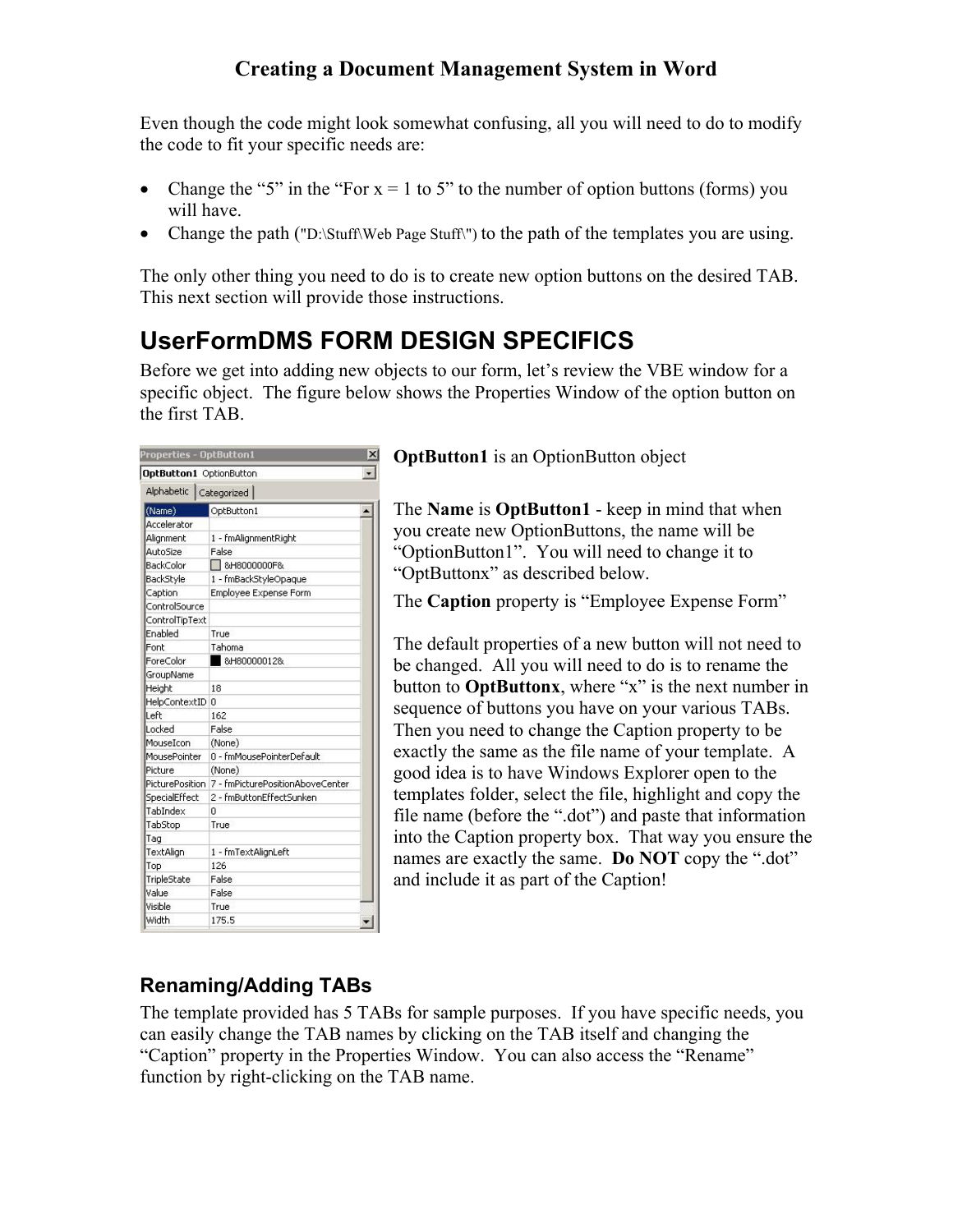<span id="page-4-0"></span>To Add, Delete, or Move TABs, right-click on the TAB area and select the desired option. *Keep in mind that if you delete a TAB, you will need to renumber in sequential order your remaining option buttons!*

#### **Adding a New Button to Your Form**

Once you have created your new template, place it in the desired templates folder that your code calls for then add a new button on your form to access the template. The steps for creating a new button are:

- 1. Open the template file that contains the UserFormDMS.
- 2. Press ALT+F11 to enter the VBE Window
- 3. Open the "Forms" project up until you see the UserFormDMS form, then doubleclick on it
- 4. Click the desired TAB that you are going to add a form button to.
- 5. Select an existing form option button, press CTRL-C to copy it, then CTRL-V to paste it.
- 6. Select the new button and move it to the desired location.
- 7. Click inside the "Name" property and change the name to **OptButtonx**, where "x" is the next number in sequence of buttons. For example if you only have five buttons total on all TABs, then this button will be named ÓptButton6
- 8. Change the "Caption" property to the exact same name as your new template file.
- 9. Double-click the "OKAY" button to access the code.
- 10. Change the "5" in the "For  $x = 1$  to 5" to "6".
- 11. Close the VBE window, save your template, and close it.

Your new form should now be ready to be accessed from your DMS System.

### **Renaming an Existing Form**

There might come a time when the boss wants the actual file name of one of your template forms changed. If that happens, you will need to also change it in the Caption property of your DMS template file. The steps for renaming are quite simple, but described below:

- 1. Open the template file that contains the UserFormDMS.
- 2. Press ALT+F11 to enter the VBE Window
- 3. Open the "Forms" project up until you see the UserFormDMS form, then doubleclick on it
- 4. Select the desired option button on the desired TAB.
- 5. Click inside the "Caption" property and change it to the new name of your form.
- 6. Close the VBE window, save your template, and close it.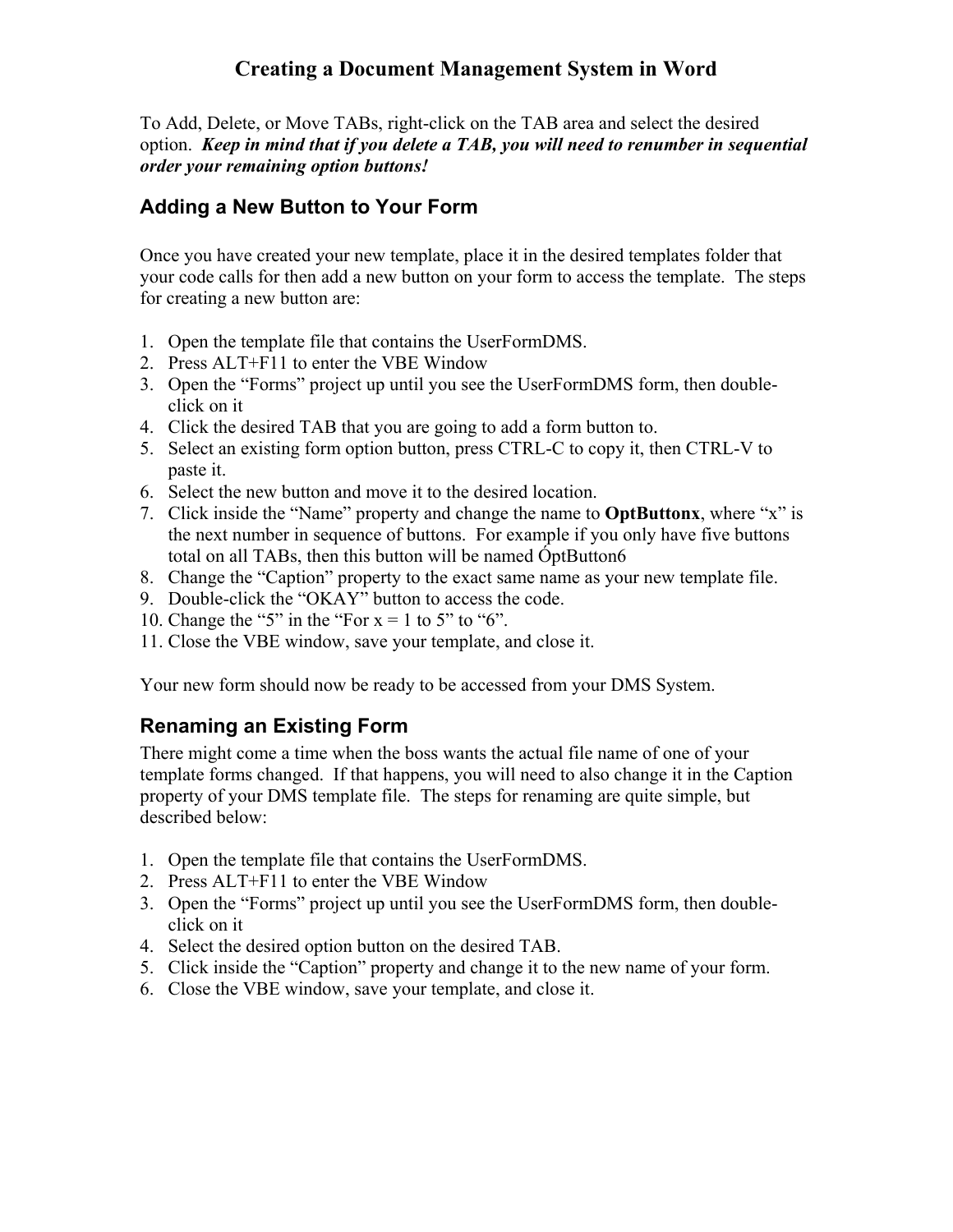### <span id="page-5-0"></span>**Deleting an Existing Form**

There also might come a time when you no longer need one of your forms. The steps to delete a form, even though easy, involves a little twist. The steps are described below:

- 1. Open the template file that contains the UserFormDMS.
- 2. Press ALT+F11 to enter the VBE Window
- 3. Open the "Forms" project up until you see the UserFormDMS form, then doubleclick on it
- 4. Click the desired TAB that you are going to delete the button for.
- 5. Make note of the "OptButtonx" button number you are about to delete. For example, if you have 50 template forms and are deleting OptButton15, remember the 15. You will need to use it later.
- 6. Select the button and press "Delete".
- 7. Go to the TAB with the last button you created (OptButton50) and select it.
- 8. Change its Name property to "OptButton15".
- 9. Double-click the "OKAY" button and change the "50" in "For  $x = 1$  to 50" to "49".
- 10. Close the VBE window, save your template, and close it.

The reason for this additional change is that the code iterates through all "OptButtonx" objects between the starting and ending number to find the one that is set to "True" so it can go and open the form with the same name as the Caption. If an optionbutton is missing, the code will fail. The actual number of each button is not important, just the fact that they are sequential and the total number of buttons is the same as the number in the "For  $x = 1$  to ..." line of code.

# **UserFormDMS.dot File Specifics**

As mentioned before, this file consists of a UserForm (UserFormDMS) and the necessary code behind the "OKAY" and "Cancel" buttons to access the various templates. This file

also consists of a toolbar  $\sqrt{\frac{20 \text{ penDMsForms}}{n}}$  and a code module (DMSMaster) with one macro used to open the Section Screen. The code reads:

```
Sub OpenDMSForms() 
  Load UserFormDMS 
  UserFormDMS.Show 
End Sub
```
The code basically "loads" the userform into memory then "shows" it. If you recall, the code to open a specific form "unloads" the userform so it is no longer visible. If you need to open another template, click the button again and select another form.